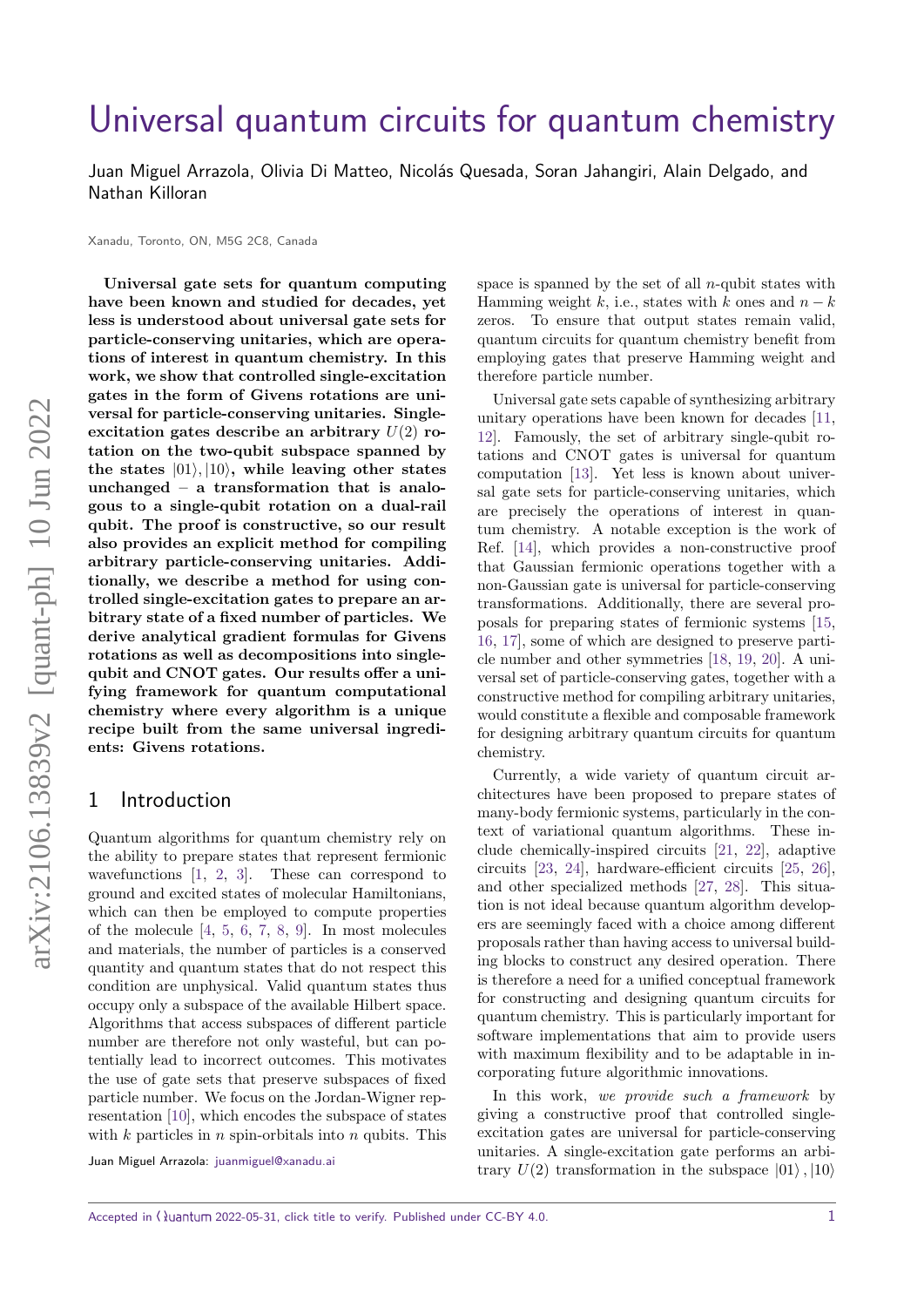while leaving other basis states unchanged:

$$
\begin{pmatrix}\n1 & 0 & 0 & 0 \\
0 & a & c & 0 \\
0 & b & d & 0 \\
0 & 0 & 0 & 1\n\end{pmatrix},\n\tag{1}
$$

where  $U = \begin{pmatrix} a & c \\ b & d \end{pmatrix}$  is a general  $2 \times 2$  unitary. Singleexcitation gates can be viewed as an extension of

Givens rotations to unitary two-dimensional transformations. A controlled single-excitation gate, which applies this Givens rotation depending on the state of a third qubit, can be described by the unitary

$$
\begin{pmatrix}\n1 & 0 & 0 & 0 & 0 & 0 & 0 & 0 \\
0 & 1 & 0 & 0 & 0 & 0 & 0 & 0 \\
0 & 0 & 1 & 0 & 0 & 0 & 0 & 0 \\
0 & 0 & 0 & 1 & 0 & 0 & 0 & 0 \\
0 & 0 & 0 & 0 & 1 & 0 & 0 & 0 \\
0 & 0 & 0 & 0 & 0 & a & c & 0 \\
0 & 0 & 0 & 0 & 0 & b & d & 0 \\
0 & 0 & 0 & 0 & 0 & 0 & 0 & 1\n\end{pmatrix}.
$$
\n(2)

In addition to the universality result, we propose an explicit algorithm using excitation gates to prepare an arbitrary state with a fixed number of particles. We derive analytical gradient formulas for Givens rotations and argue that they are ideal building blocks in variational quantum circuits for quantum chemistry. Our results and framework allow the design of quantum algorithms for quantum chemistry from a universal gate set of operations that respect the symmetries of fermionic systems and have a transparent physical interpretation. Although we focus on the specific case of quantum chemistry, our results apply more generally to the simulation of many-body fermionic systems in the Jordan-Wigner representation. As described in Ref. [\[29\]](#page-10-11), the framework described in this work has been implemented in the open-source library Penny-Lane, providing actual building blocks for building arbitrary particle-conserving circuits.

The rest of this manuscript is organized as follows. We introduce the basic concepts of particle-conserving unitaries and Givens rotations in Sec. [2.](#page-1-0) We then show in Sec. [3](#page-3-0) that controlled single-excitation gates are universal for particle-conserving unitaries. In Sec. [4](#page-5-0) we describe a universal method for preparing states with a fixed number of particles. We discuss the role of Givens rotations in variational quantum circuits in Sec. [5](#page-6-0) and conclude in Sec. [6.](#page-8-0)

## <span id="page-1-0"></span>2 Universal gate set

We introduce basic concepts and notation that are relevant before presenting the main results. For simplicity and generality, we employ abstract notions of particles and operations, without establishing an explicit connection to concepts such as electrons, spinorbitals, or fermionic operators.

#### 2.1 Particle-conserving unitaries

Define the qubit ladder operators  $\sigma^{\dagger} = (X + iY)/2$ ,  $\sigma = (X - iY)/2$ , where *X, Y* are Pauli matrices, and the total number operator

$$
N = \sum_{i} \sigma_i^{\dagger} \sigma_i. \tag{3}
$$

For a computational basis state  $|x\rangle$  it holds that  $N|x\rangle = w(x)|x\rangle$ , where  $w(x)$  is the Hamming weight of the bit string *x*. We define the Hamming weight to be equal to the number of particles and refer to eigenstates of the total number operator as states with a fixed number of particles. A unitary gate *U* is deemed particle-conserving if

$$
[U, N] = 0.\t\t(4)
$$

A particle-conserving unitary maps states with a fixed number of particles to other states with the same fixed number of particles. Any product of particleconserving unitaries is also particle-conserving, so any quantum circuit composed of particle-conserving gates is guaranteed to perform a particle-conserving transformation.

The space of all states with *k* particles on *n* qubits, denoted as  $\mathcal{H}_k$ , is spanned by the set of computational basis states with Hamming weight *k*. In general, any state of a fixed number of particles can be interpreted as an excitation from a reference state. Unless stated otherwise, we use the state  $|11 \cdots 100 \cdots 0\rangle$  with all particles in the first *k* qubits as the reference state. This is illustrated in Fig [1.](#page-2-0) We use the Hamming distance  $\sum_{i=1}^{n} x_i \oplus y_i$  to denote the number of qubits where the computational basis states  $|x\rangle$  and  $|y\rangle$  differ. For states with an equal number of particles, the Hamming distance is an even number. An example of particle-conserving unitaries are fermionic linearoptical transformations as explored in Ref. [\[14\]](#page-9-13), which together with a non-Gaussian gate form a universal gate set for particle-conserving unitaries.

Two states  $|x\rangle$  and  $|y\rangle$  having an equal number of particles are said to differ by an excitation of order  $\ell$  if their Hamming distance is equal to 2 $\ell$ . For example, the states  $|1100\rangle$  and  $|0101\rangle$  differ by a single excitation (order 1) from the first to the fourth qubit. Similarly, the state  $|0011\rangle$  differs from  $|1100\rangle$  by a double excitation (order 2).

Any particle-conserving unitary acting on states with *k* particles on *n* qubits can be represented as a block-diagonal unitary performing a general *U*(*d*) transformation on the subspace  $\mathcal{H}_k$  with dimension  $d = \dim(\mathcal{H}_k)$ . For universality, it is therefore sufficient to consider a set of particle-conserving gates that is universal for the subspace  $\mathcal{H}_k$ .

#### 2.2 Givens rotations

As discussed above, any two states with a fixed number of particles differ by an excitation of a given or-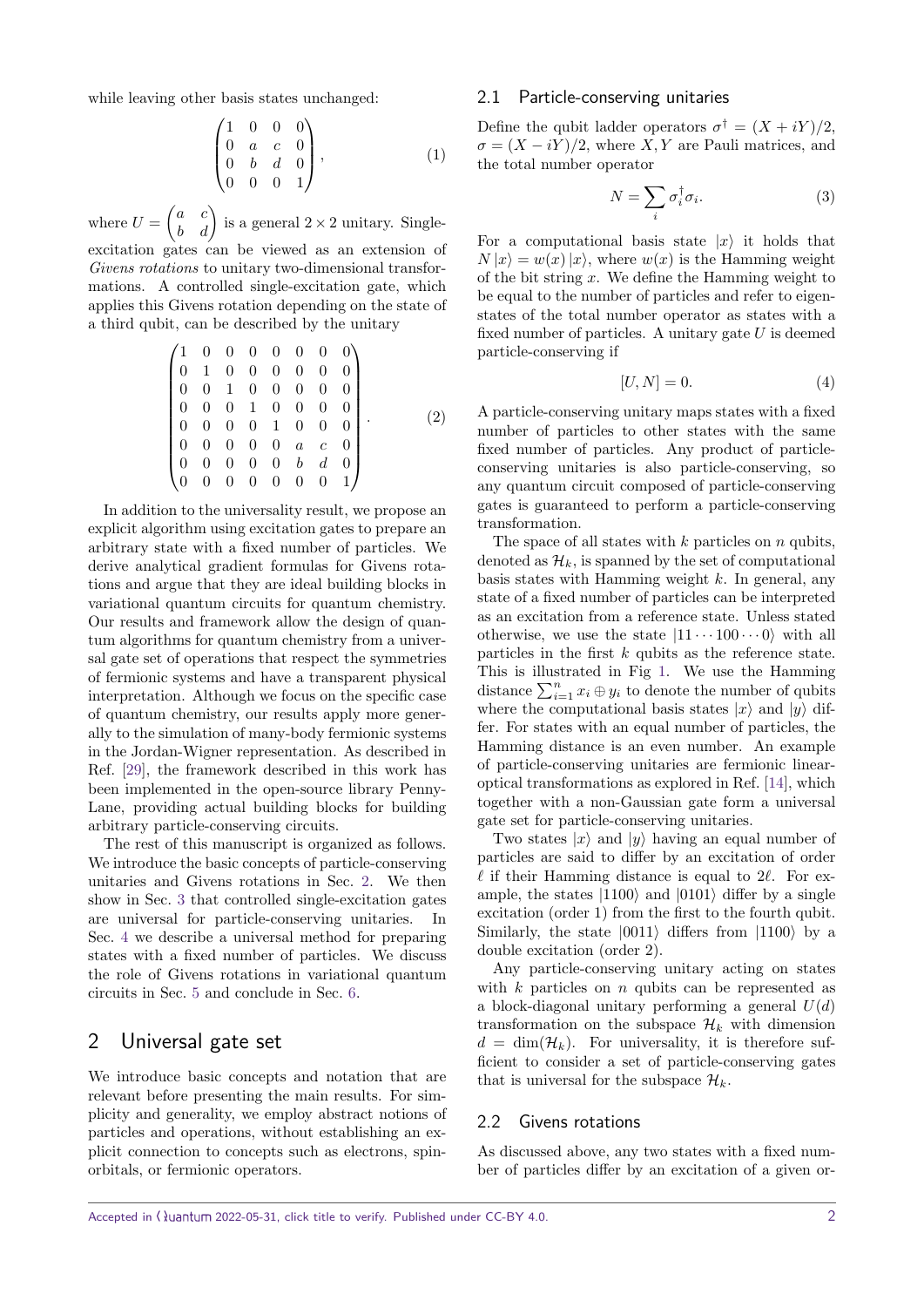<span id="page-2-0"></span>

Figure 1: Jordan-Wigner representation of states with a fixed number of particles. Each qubit corresponds to an orbital with a specific spin orientation. The state of the qubit determines whether that spin-orbital is occupied or not. All basis states can be obtained from a reference state, in this case  $|110000\rangle$ , by a specific excitation. For instance, the state  $|100100\rangle$  is obtained by exciting a particle from qubit 2 to 4, while the state  $|001001\rangle$  is obtained by exciting both particles to qubits 3 and 4.

der. It is therefore convenient to work with a set of quantum gates that create superpositions between the original and the excited state. In the simplest nontrivial case of a single particle and two qubits, these correspond to gates that perform arbitrary *U*(2) rotations between the states  $|10\rangle$ ,  $|01\rangle$  while leaving other basis states unchanged. For example, restricting to the case where the gate has only real parameters, a two-qubit particle-conserving unitary can be written as

<span id="page-2-3"></span>
$$
G(\theta) = \begin{pmatrix} 1 & 0 & 0 & 0 \\ 0 & \cos(\theta) & -\sin(\theta) & 0 \\ 0 & \sin(\theta) & \cos(\theta) & 0 \\ 0 & 0 & 0 & 1 \end{pmatrix}, \quad (5)
$$

where we use the ordering  $|00\rangle$ ,  $|01\rangle$ ,  $|10\rangle$ ,  $|11\rangle$  of twoqubit computational basis states.

This is an example of a *Givens rotation*: a rotation in a two-dimensional subspace of a larger space. In this case, the Givens rotation acts as a two-qubit single-excitation gate, coupling states that differ by a single excitation. More generally, we can extend the concept of Givens rotations to  $U(2)$  transformations in two-dimensional subspaces, where a general singleexcitation gate can be written as

$$
G = \begin{pmatrix} 1 & 0 & 0 & 0 \\ 0 & a & c & 0 \\ 0 & b & d & 0 \\ 0 & 0 & 0 & 1 \end{pmatrix}, \tag{6}
$$

where  $|a|^2 + |c|^2 = |b|^2 + |d|^2 = 1$  and  $ab^* + cd^* = 0$ to ensure unitarity. We can also consider four-qubit *double-excitation gates*  $G^{(2)}$  which perform a general  $U(2)$  rotation on the subspace spanned by the states  $|0011\rangle$ ,  $|1100\rangle$ 

$$
G^{(2)} |0011\rangle = a |0011\rangle + b |1100\rangle , \qquad (7)
$$

$$
G^{(2)} |1100\rangle = d |1100\rangle + c |0011\rangle , \qquad (8)
$$

while leaving all remaining four-qubit states unchanged. Double-excitation gates can also perform rotations in two-dimensional subspaces defined by pairs of four-qubit states with Hamming distance four, namely  $|1010\rangle$ ,  $|0101\rangle$  and  $|1001\rangle$ ,  $|0110\rangle$ .

We can generalize to excitation gates of order  $\ell$ . These are unitary Givens rotations acting on the space of 2 $\ell$  qubits that couple the states  $|1_{\ell}0_{\ell}\rangle$  :=  $|1\rangle^{\otimes \ell} |0\rangle^{\otimes \ell}$  and  $|0_{\ell}1_{\ell}\rangle := |0\rangle^{\otimes \ell} |1\rangle^{\otimes \ell}$  as

$$
G^{(\ell)} |0_{\ell} 1_{\ell} \rangle = a |0_{\ell} 1_{\ell} \rangle + b |1_{\ell} 0_{\ell} \rangle, \qquad (9)
$$

<span id="page-2-2"></span><span id="page-2-1"></span>
$$
G^{(\ell)} | 1_{\ell} 0_{\ell} \rangle = d | 1_{\ell} 0_{\ell} \rangle + c | 0_{\ell} 1_{\ell} \rangle , \qquad (10)
$$

while acting as the identity on all other states. Similar Givens rotations can be defined for permutations of the states  $|1_\ell 0_\ell\rangle$ ,  $|0_\ell 1_\ell\rangle$ , i.e., excitation gates of order  $\ell$  also include rotations on all pairs of states of  $2\ell$  qubits with Hamming distance  $2\ell$ . By construction, these excitation gates are particle-conserving since they only couple states with an equal number of particles.

As explained in more detail in Sec. [3,](#page-3-0) on their own, excitation gates as Givens rotations are not universal for particle-conserving unitaries. We thus consider controlled excitation gates, which apply an excitation gate depending on the state of a control qubit. In particular, we focus on the three-qubit controlled singleexcitation gate

$$
CG = \begin{pmatrix} 1 & 0 & 0 & 0 & 0 & 0 & 0 & 0 \\ 0 & 1 & 0 & 0 & 0 & 0 & 0 & 0 \\ 0 & 0 & 1 & 0 & 0 & 0 & 0 & 0 \\ 0 & 0 & 0 & 1 & 0 & 0 & 0 & 0 \\ 0 & 0 & 0 & 0 & 1 & 0 & 0 & 0 \\ 0 & 0 & 0 & 0 & 0 & a & c & 0 \\ 0 & 0 & 0 & 0 & 0 & b & d & 0 \\ 0 & 0 & 0 & 0 & 0 & 0 & 0 & 1 \end{pmatrix}.
$$
 (11)

A particular example of a controlled single-excitation gate is the controlled SWAP, or Fredkin gate

$$
F = \begin{pmatrix} 1 & 0 & 0 & 0 & 0 & 0 & 0 & 0 \\ 0 & 1 & 0 & 0 & 0 & 0 & 0 & 0 \\ 0 & 0 & 1 & 0 & 0 & 0 & 0 & 0 \\ 0 & 0 & 0 & 1 & 0 & 0 & 0 & 0 \\ 0 & 0 & 0 & 0 & 1 & 0 & 0 & 0 \\ 0 & 0 & 0 & 0 & 0 & 0 & 1 & 0 \\ 0 & 0 & 0 & 0 & 0 & 1 & 0 & 0 \\ 0 & 0 & 0 & 0 & 0 & 0 & 0 & 1 \end{pmatrix} . \tag{12}
$$

Controlled gates usually refer to the case where a gate is applied only if the control qubit is in state  $|1\rangle$ . Throughout this work, we more generally use the term controlled gate to include also the case where gates are applied only if the control qubit is in state  $|0\rangle$ . All such controlled gates are particle-conserving. Controlled single-excitation gates and double-excitation gates are illustrated in Fig. [2.](#page-3-1) It is also useful to note that Givens rotations can also be used to enforce spin conservation by coupling only qubits corresponding to spin-orbitals with the same spin projection. This allows a straightforward method for ensuring that spinconservation is also respected in a quantum circuit.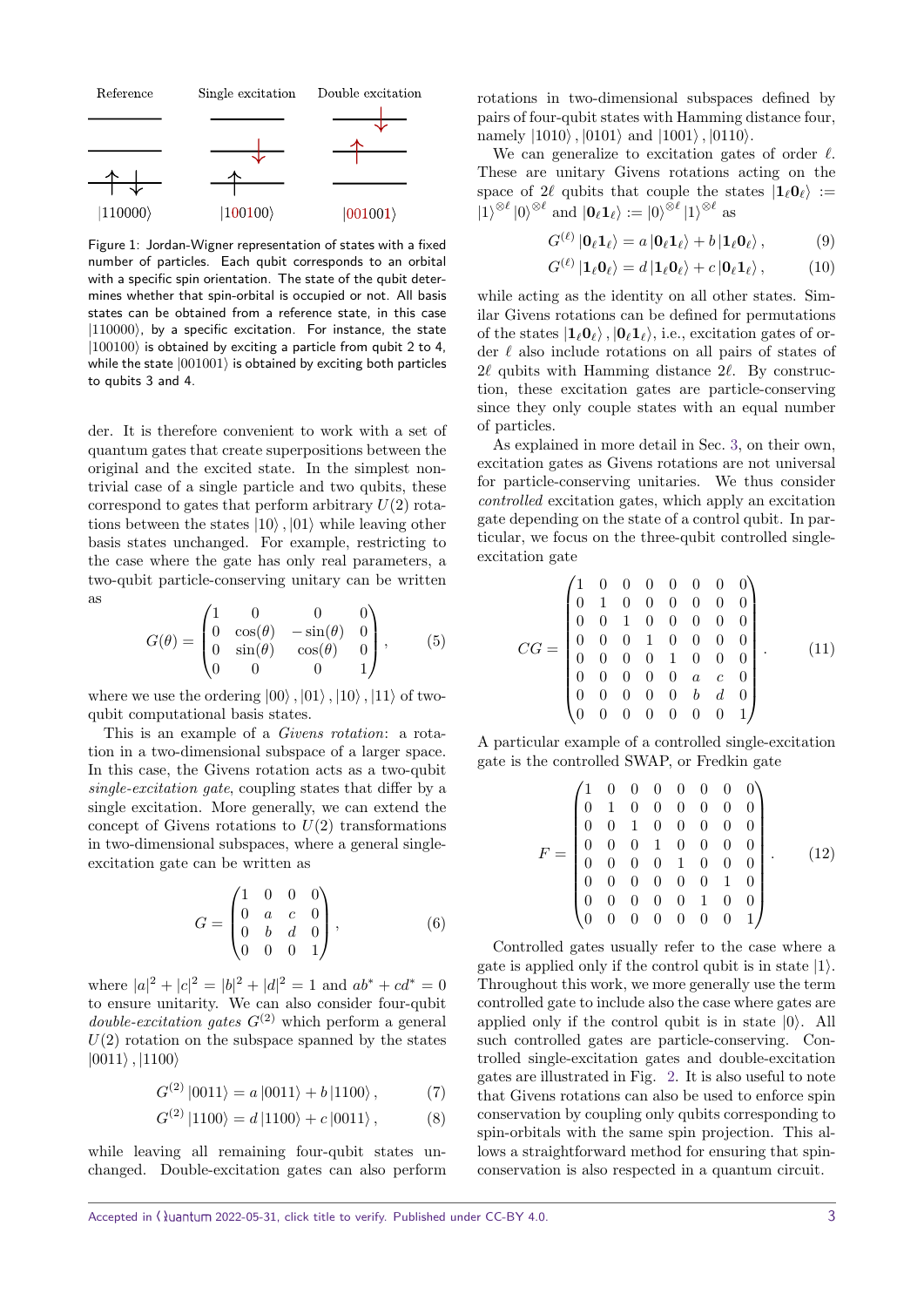<span id="page-3-1"></span>

Figure 2: The three-qubit controlled single-excitation gate, which is universal for particle-conserving unitaries, and the four qubit double-excitation gate. The controlled singleexcitation gate on the top denotes a control on state  $|1\rangle$ while the one below shows a control on state  $|0\rangle$ . The figures on the right are alternative representations of the excitation gates, which are useful for drawing circuits when the qubits are not adjacent. The bottom circuit is a double-excitation gate.

It is helpful to contrast Givens rotations to fermionic excitations, which are operators of the form  $\exp[-i\theta(a_i^{\dagger}a_j - a_j^{\dagger}a_i)]$  for a single excitation, where  $a, a^{\dagger}$  are fermionic ladder operators. Higher-order excitations are constructed with higher-order monomials of the ladder operators. Fermionic excitations are expressed as qubit operators through the Jordan-Wigner mapping  $a_i^{\dagger} \rightarrow \sigma_i^+ \prod_{j, where  $\sigma^{\pm}$$  $(X \pm iY)$ . Fermionic excitations also couple subspaces of equal particle number, but they are more difficult to analyze, implement, and simulate. The universality proof of the next section demonstrates that it is possible to instead employ Givens rotations directly since, as we will show later in Sec. [4,](#page-5-0) they can be used to prepare any desired state.

# <span id="page-3-0"></span>3 Proof of Universality

In this section, we show that controlled singleexcitation gates are universal for particle-conserving unitaries. We use standard textbook methods similar to those used for proving the universality of singlequbit and CNOT gates [\[13\]](#page-9-12). The proof follows these main steps:

1. For particle-conserving unitaries, we show that the relevant  $U(2)$  transformations are excitation gates controlled on multiple qubits. Using the established result that  $U(d)$  transformations can be decomposed into products of *U*(2) transformations, it follows that excitation gates controlled on multiple qubits are universal for particleconserving unitaries.

- 2. We show that any excitation gate controlled on multiple qubits can be decomposed in terms of multiply-controlled single-excitation gates.
- 3. Finally, we show that single excitation gates controlled on multiple qubits can be decomposed into three-qubit controlled singleexcitation gates, which are therefore also universal.

The main insight of this construction is that single-excitation gates are analogous to single-qubit gates. Indeed, the subspace  $|10\rangle$ ,  $|01\rangle$  can be interpreted as a dual-rail encoding of a single qubit. This allows standard methods to carry over to the particle-conserving case, with few modifications. Fredkin gates, which are a specific type of control single-excitation gate, play a special role: they are used to extend controlled single-excitation gates to controlled gates over multiple qubits. Fredkin gates have been shown to be universal for reversible computations in dual-rail encodings [\[30\]](#page-10-12).

#### 3.1 Excitation gates with multiple controls

It is well-established that any  $U(d)$  transformation can be decomposed into a product of  $U(2)$ transformations acting on arbitrary two-dimensional subspaces [\[31,](#page-10-13) [13,](#page-9-12) [32,](#page-10-14) [33\]](#page-10-15). As discussed in the previous section, any state of a fixed number of particles can be obtained by applying an excitation to a reference state. This result holds more generally: any two states of a fixed number of particles differ by a specific excitation.

Consider two *k*-particle states on *n* qubits  $|x\rangle$ ,  $|y\rangle$ , with Hamming distance 2 $\ell$ . Without loss of generality, since this can be guaranteed by relabelling, suppose the first  $k - \ell$  qubits are set to 1 for both states and the last  $n-k-\ell$  qubits are set to 0. The remaining  $2\ell$  qubits are in different states, meaning that they can be mapped to each other by exciting the particles from the  $\ell$  occupied qubits to the  $\ell$  unoccupied ones.

For example, the states  $|111000\rangle$  and  $|110010\rangle$ , which have Hamming distance 2, differ by a single excitation. Similarly, the states  $|011010\rangle$  and  $|010101\rangle$ differ by a double excitation. This connection between states and excitations is illustrated in Fig. [3.](#page-4-0)

A *U*(2) rotation in the subspace spanned by the *k*-particle states  $|x\rangle$ ,  $|y\rangle$  is therefore equivalent to a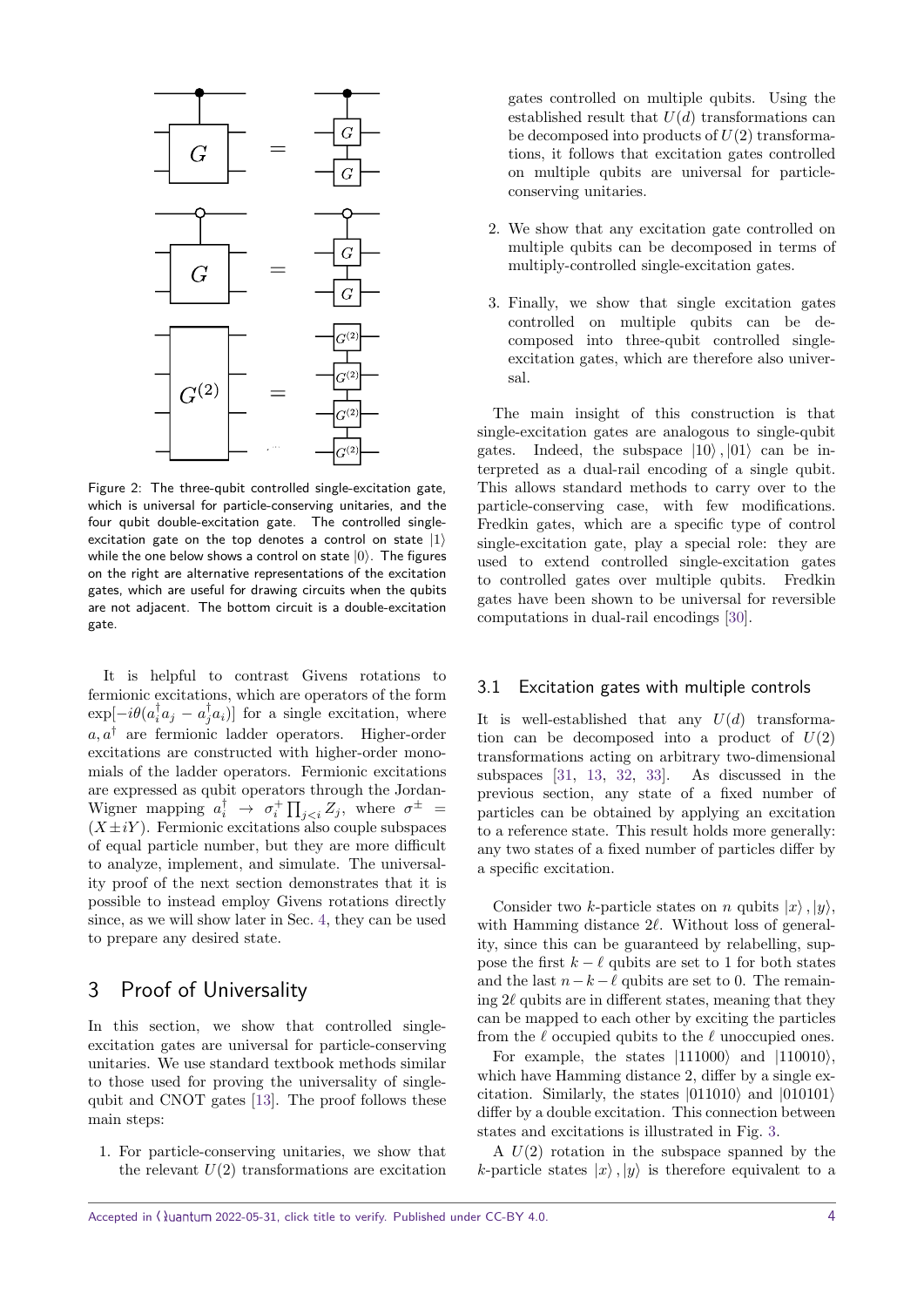<span id="page-4-0"></span>

Figure 3: Any pair of states with a fixed number of particles can be related by an excitation. The states  $|111000\rangle$  and  $|011010\rangle$  differ by a single excitation between qubits 1 and 5. The states  $|011010\rangle$  and  $|000111\rangle$  differ by a double excitation between qubits 2,3,4,6, while  $|000111\rangle$  and  $|111000\rangle$ are connected by a triple excitation acting on all qubits.

unitary performing the transformation

$$
U|x\rangle = a|x\rangle + b|y\rangle, \qquad (13)
$$

$$
U|y\rangle = d|y\rangle + c|x\rangle, \qquad (14)
$$

while leaving every other basis state unchanged. For the specific case of states with  $n = 2\ell$  qubits, this is accomplished by a unitary Givens rotation  $G^{(\ell)}$ , as in Eqs. [\(9\)](#page-2-1) and [\(10\)](#page-2-2). When applied to states with  $n > 2\ell$ qubits, the gate  $G^{(\ell)}$  acts non-trivially on any states where the 2 $\ell$  qubits in question are set to  $|x\rangle$  or  $|y\rangle$ , regardless of the state of the remaining qubits. For instance, if  $|z\rangle$  is a basis state of  $m = n - 2\ell$  qubits, it holds that

$$
G^{(\ell)}|z\rangle|x\rangle = a|z\rangle|x\rangle + b|z\rangle|y\rangle, \qquad (15)
$$

for all *z*. To address this issue, we can simply apply  $G^{(\ell)}$  controlled on the state of the remaining  $n - 2\ell$ qubits. We use the notation  $C^{(m)}G^{(\ell)}$  to denote a  $G^{(\ell)}$ gate controlled on the state of *m* qubits. Controlling on the remaining qubits being in state  $|z^*\rangle$  and defining  $|x'\rangle = |z^* \rangle |x\rangle$  and  $|y'\rangle = |z^* \rangle |y\rangle$ , we then have that

$$
C^{(m)}G^{(\ell)}|x'\rangle = a|x'\rangle + b|y'\rangle, \qquad (16)
$$

$$
C^{(m)}G^{(\ell)}|y'\rangle = d|y'\rangle + c|x'\rangle, \qquad (17)
$$

while leaving all other basis states unchanged. This is the desired two-dimensional transformation.

Consider the states  $|100011\rangle$  and  $|010011\rangle$ . They differ by an excitation from the first to the second qubit, and coincide on the remaining four qubits. A non-controlled single-excitation gate acting on the first two qubits would also perform a transformation on other subspaces, for example the one spanned by  $|101101\rangle$  and  $|011100\rangle$ . However, controlling on the last four qubits being in state  $|0011\rangle$  ensures that the gate  $C^{(4)}G$  acts non-trivially only on the target twodimensional subspace. The role of multiple controls is shown in Fig. [4.](#page-4-1)

Overall, we conclude that any two-level  $U(2)$  gate on the subspace of *k*-particle states on *n* qubits can be <span id="page-4-1"></span> $C^{(4)}G|100001\rangle = a|100001\rangle + b|010001\rangle$ 

 $C^{(4)}G|010010\rangle = |010010\rangle$ 



Figure 4: Circuit diagram of a multi-controlled singleexcitation gate. A single-excitation gate *G* can act nontrivially on many states. To ensure that the desired rotation happens only between two target states, we can apply a multi-controlled gate  $C^{(4)}G$  that acts as the identity on non-target states. In this example, the goal is to perform a rotation in the subspace of states  $|100001\rangle$ ,  $|010001\rangle$ . This can be achieved by applying a single-excitation gate to the first two qubits, controlled on the state of the last four being  $|0001\rangle$ . This guarantees that other states, such as  $|010010\rangle$ , are left unchanged.

implemented in terms of multi-controlled excitation gates  $C^{(m)}G^{(\ell)}$ , where  $n = 2\ell+m$ . Following standard results, this implies that multi-controlled excitation gates are universal for particle-conserving operations.

## 3.2 Single-excitation gates with multiple controls

We now show that multi-controlled excitation gates can be decomposed in terms of multi-controlled singleexcitation gates  $C^{(m)}G$ . The construction follows a similar approach to Ref. [\[13\]](#page-9-12). Suppose we wish to decompose a *U*(2) Givens rotation on the subspace spanned by  $|x\rangle$ ,  $|y\rangle$ , where the states have Hamming distance  $2\ell$ . The goal is to employ single-excitation gates to perform a permutation of all basis states such that the permuted versions of  $|x\rangle$  and  $|y\rangle$  differ by a single excitation. This can be achieved following similar principles to the construction of Gray codes. A controlled single-excitation gate can then be applied, followed by a reversal of the permutation.

For example, the states  $|101001\rangle$  and  $|010110\rangle$ , which differ by a triple excitation, can be linked through the sequence  $|101001\rangle \rightarrow |011001\rangle \rightarrow$  $|010101\rangle \rightarrow |010110\rangle$ , where each new state differs from the previous one by a single excitation. Each of the states in this sequence can be obtained from the previous one by applying a SWAP gate

$$
\text{SWAP} = \begin{pmatrix} 1 & 0 & 0 & 0 \\ 0 & 0 & 1 & 0 \\ 0 & 1 & 0 & 0 \\ 0 & 0 & 0 & 1 \end{pmatrix}, \quad (18)
$$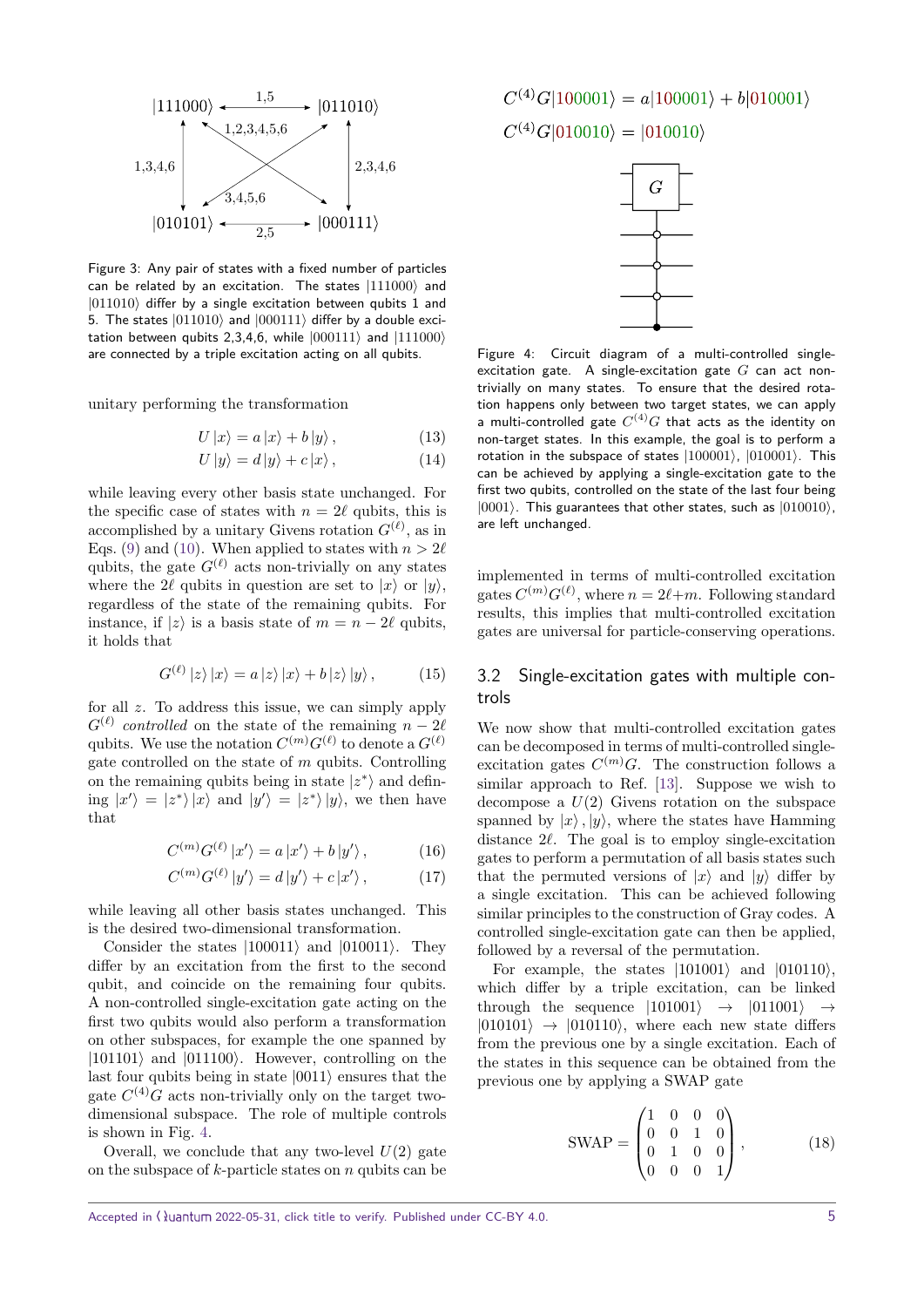<span id="page-5-1"></span>

Figure 5: Method for connecting any pair of states by a sequence of particle-conserving multi-controlled SWAP gates. The initial state  $|x\rangle = |101001\rangle$  differs from the target state  $|y\rangle = |010110\rangle$  by a triple excitation, which can be decomposed in terms of single excitations using a sequence of intermediary states. A circuit implementing a triple-excitation rotation can then be decomposed in terms of (i) multicontrolled SWAP gates performing a permutation of states, (ii) a multi-controlled single-excitation gate, and (iii) a reversal of the permutation. The end result is to create an arbitrary superposition  $a |x\rangle + b |y\rangle$  of the target states.

controlled on the state of all remaining qubits, i.e., by applying a *C* (*m*)SWAP gate. The SWAP gate is a special case of a single-excitation gate. As before, the control is required to ensure that the resulting permutation happens non-trivially only on the twodimensional target subspace. This procedure is illustrated in Fig. [5.](#page-5-1)

We now describe the method in more detail. Without loss of generality, suppose that the states  $|x\rangle$  and  $|y\rangle$  differ on the first 2 $\ell$  qubits. The first step is to outline an ordered sequence of computational basis states  $|g_1\rangle, |g_2\rangle, \ldots, |g_{\ell+1}\rangle$  such that all  $|g_i\rangle, |g_{i+1}\rangle$ differ by a single excitation, and where  $|x\rangle = |g_1\rangle$ and  $|y\rangle = |g_{\ell+1}\rangle$ . To build the circuit implementing the decomposition, we perform the following steps.

- 1. Apply a SWAP gate to the qubits where  $|x\rangle =$  $|q_1\rangle$  and  $|q_2\rangle$  differ, controlled on all other qubits. This has the effect of swapping  $|q_1\rangle$ ,  $|q_2\rangle$ , while leaving all other states unchanged.
- 2. Follow the same procedure to swap  $|g_2\rangle$ ,  $|g_3\rangle$ , then  $|g_3\rangle$ ,  $|g_4\rangle$ , and all other states until the final swap between  $|g_{\ell-1}\rangle$ ,  $|g_{\ell}\rangle$ . This sequence of operations has the effect of mapping  $|x\rangle \rightarrow |g_{\ell}\rangle$ while  $|g_{\ell+1}\rangle = |y\rangle$  is left unchanged.
- 3. Since  $|g_{\ell}\rangle$ ,  $|g_{\ell+1}\rangle$  differ by a single excitation, we perform a multi-controlled single-excitation gate

that acts only on the subspace spanned by these states.

4. The circuit is completed by reverting all the swaps such that the resulting transformation is a rotation in the subspace spanned by  $|x\rangle$  and  $|y\rangle$ , as desired.

#### 3.3 Controlled single-excitation gates are universal

Given a gate controlled on a single qubit, there exist well-established methods to extend the control to additional qubits [\[13\]](#page-9-12). Suppose we want to control the operation on the state of *m* qubits  $|z_1z_2 \cdots z_m\rangle$ . The strategy relies on employing  $m - 1$  auxiliary qubits and Toffoli gates (controlled-CNOT gates), as shown in Fig. [6.](#page-6-1)

Toffoli gates are not particle-conserving, but they can be decomposed in terms of particle-conserving Fredkin gates by replacing the auxiliary qubits with dual-rail qubits  $|0\rangle := |01\rangle, |1\rangle := |10\rangle$ . In this case a Toffoli gate is equivalent to a controlled-controlled-SWAP gate, since swapping  $|01\rangle$  and  $|10\rangle$  applies a NOT gate to the dual-rail qubit. As shown in Ref. [\[30\]](#page-10-12), the controlled-controlled-SWAP gate can then be decomposed into three Fredkin (controlled-SWAP) gates with the help of an auxiliary qubit, as shown in Fig. [7.](#page-6-2)

Overall, we have shown that single-excitation gates controlled on multiple qubits, which were previously shown to be universal, can be decomposed into controlled single-excitation gates, which are therefore also universal. This concludes the proof that controlled single-excitation gates are universal for particle-conserving unitaries.

## <span id="page-5-0"></span>4 State preparation

Universal gate sets for particle-conserving unitaries can also be used to prepare arbitrary states of a fixed number of particles. Here we discuss how controlled single-excitation gates can be used for this purpose. We follow the strategy of Ref. [\[34\]](#page-10-16).

Consider a system of *k* particles on *n* qubits, spanning a space of dimension  $d = \binom{n}{k}$ . Any such state can be written as  $|\psi\rangle = \sum_{x} c_x |x\rangle$ , where the sum is over all *n*-bit strings *x* of Hamming weight *k*. As shown before, an arbitrary  $U(2)$  rotation in the subspace of any pair of states  $|x\rangle$ ,  $|y\rangle$  can be performed by a suitable decomposition into controlled single-excitation gates.

Consider a lexicographical labelling of all bit strings of Hamming weight *k* as  $|x_1\rangle, |x_2\rangle, \ldots, |x_d\rangle$ . For instance, in the case of  $n = 3$  and  $k = 2$  we have  $|x_1\rangle = |011\rangle, |x_2\rangle = |101\rangle, \text{ and } |x_3\rangle = |110\rangle. \text{ An}$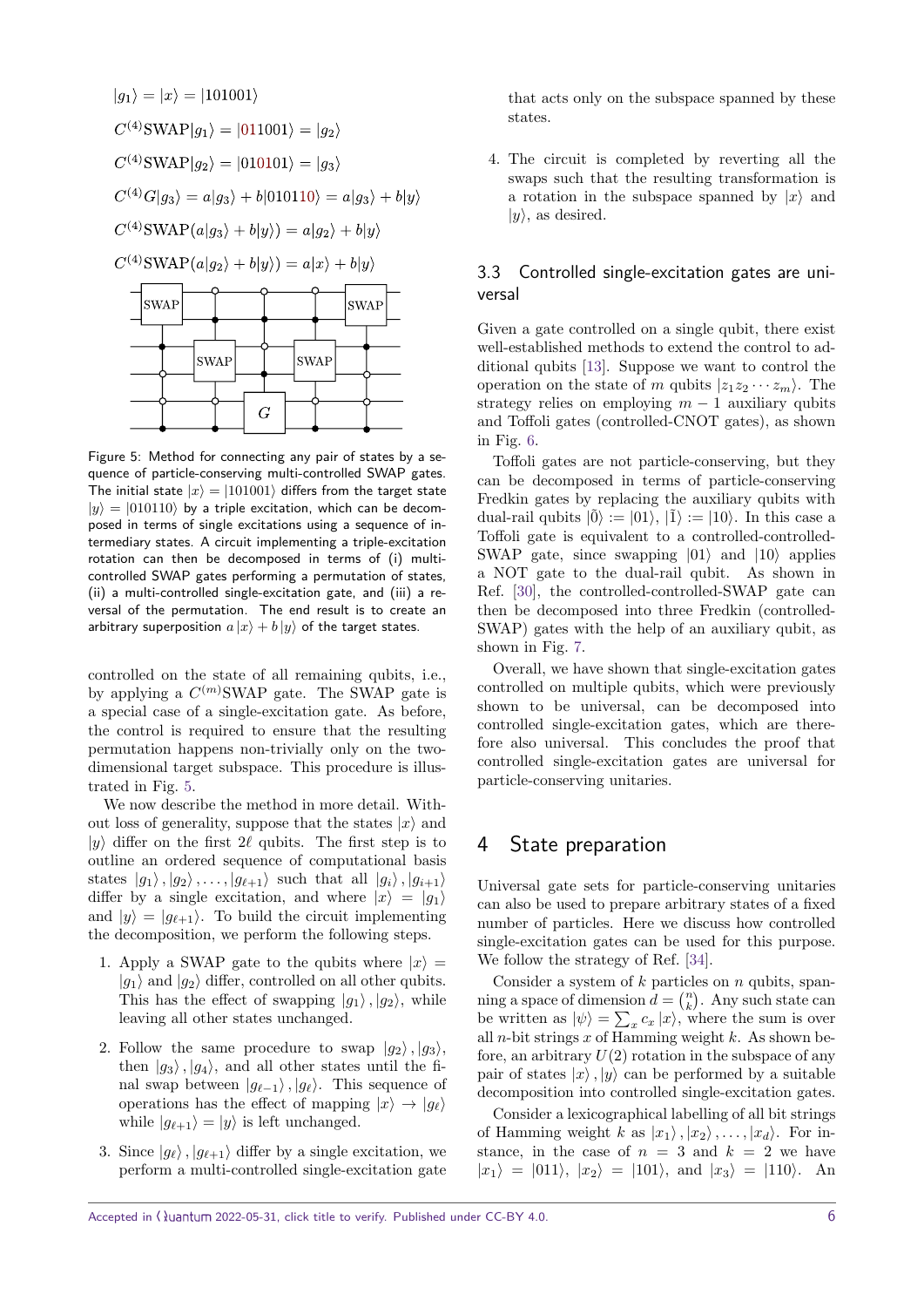<span id="page-6-1"></span>

Figure 6: A multi-controlled single-excitation gate can be decomposed in terms of a controlled single-excitation gate using a cascade of Toffoli gates. The Toffoli gates can be decomposed in terms of the particle-conserving controlledcontrolled-SWAP gate using additional dual-rail qubits.

arbitrary state can then be written as

<span id="page-6-3"></span>
$$
|\psi\rangle = \sum_{i=1}^{d} c_i |x_i\rangle.
$$
 (19)

We describe a method to prepare any such state starting from the reference state  $|x_1\rangle$ .

First, apply the multi-controlled excitation operation in the subspace  $|x_1\rangle$ ,  $|x_2\rangle$  that performs the mapping

$$
|x_1\rangle \to \alpha_1 |x_1\rangle + c_2 |x_2\rangle, \qquad (20)
$$

where  $\alpha_1 = \sqrt{1 - |c_2|^2}$ . Then, apply the multicontrolled excitation operation in the subspace  $|x_1\rangle$ ,  $|x_3\rangle$ . This performs the mapping

$$
\alpha_1 |x_1\rangle + c_2 |x_2\rangle \rightarrow \alpha_1 \alpha_2 |x_1\rangle + c_2 |x_2\rangle + \alpha_1 c_3' |x_3\rangle, \tag{21}
$$

where we set  $c'_3 = c_3/\alpha_1$  and  $\alpha_2 = \sqrt{1 - |c'_3|^2}$ . This ensures that the coefficient in front of  $|x_3\rangle$  is precisely the desired one, *c*3. This process can be repeated for each of the remaining states  $|x_4\rangle, \ldots, |x_d\rangle$ . The result is to prepare the state

$$
|\psi\rangle = \alpha |x_1\rangle + \sum_{i=2}^{d} c_i |x_i\rangle, \qquad (22)
$$

where  $\alpha = \prod_{i=1}^{d-1} \alpha_i$ . This state is normalized, which from Eq. [\(19\)](#page-6-3) implies that  $|\alpha|^2 = |c_1|^2$ . To ensure

<span id="page-6-2"></span>

Figure 7: A controlled-controlled-SWAP gate can be decomposed in terms of three Fredkin gates using an auxiliary qubit [\[30\]](#page-10-12).

that in fact  $\alpha = c_1 = |c_1|e^{i\theta}$ , it suffices to choose  $\alpha_1, \alpha_2, \ldots, \alpha_{d-2}$  to be positive real numbers, as we have done, and set  $\alpha_{d-1} = |\alpha_{d-1}|e^{i\theta}$  to prepare the desired state. Note that for a unitary  $U = \begin{pmatrix} a & c \\ b & d \end{pmatrix}$ , *a* can be guaranteed to be real for any *c* by choosing

$$
d = -\sqrt{1 - |c|^2}
$$

$$
b^* = \frac{c\sqrt{1 - |c|^2}}{a}.
$$

In practice, it is possible to simplify this general strategy when applied to particular cases. Since the gates act only on a specific superposition of basis states, controls only need to be applied on qubits where the states in the superposition differ. This is useful if the target state has support only on a specific subspace. For example, the first excitation gate performing the mapping  $|x_1\rangle \rightarrow \alpha_1 |x_1\rangle + c_2 |x_2\rangle$  does not need to be controlled. Furthermore, excitation gates can be chosen to act on different reference states in order to create new superpositions.

Consider the six-qubit state

$$
c_1 |110000\rangle + c_2 |001100\rangle + c_3 |000011\rangle + c_4 |100100\rangle ,
$$
\n(23)

which corresponds to a superposition of the four basis states that contribute most significantly to the ground-state energy of the  $H_3^+$  molecule in a minimal basis set. The state can be prepared as follows.

Starting from  $|110000\rangle$ , apply a double-excitation gate to the first four qubits to prepare the state  $a_1 |110000\rangle + c_2 |001100\rangle$ . This does not need to be controlled on any qubit. Then apply a doubleexcitation gate to qubits 3,4,5,6 to prepare the state  $a_1 |110000\rangle + c_2 |001100\rangle + c_3 |000011\rangle$ , where we're using  $|001100\rangle$  as the reference. This again does not need to be controlled. To obtain the desired state, apply a single-excitation gate to qubits 2 and 4, controlled on the first qubit being in state  $|1\rangle$ , which prevents mixing with the state  $|001100\rangle$ . This construction is shown in Fig. [8.](#page-7-0)

## <span id="page-6-0"></span>5 Variational quantum circuits

We discuss implications of our results for variational quantum circuits. Our universality result suggests the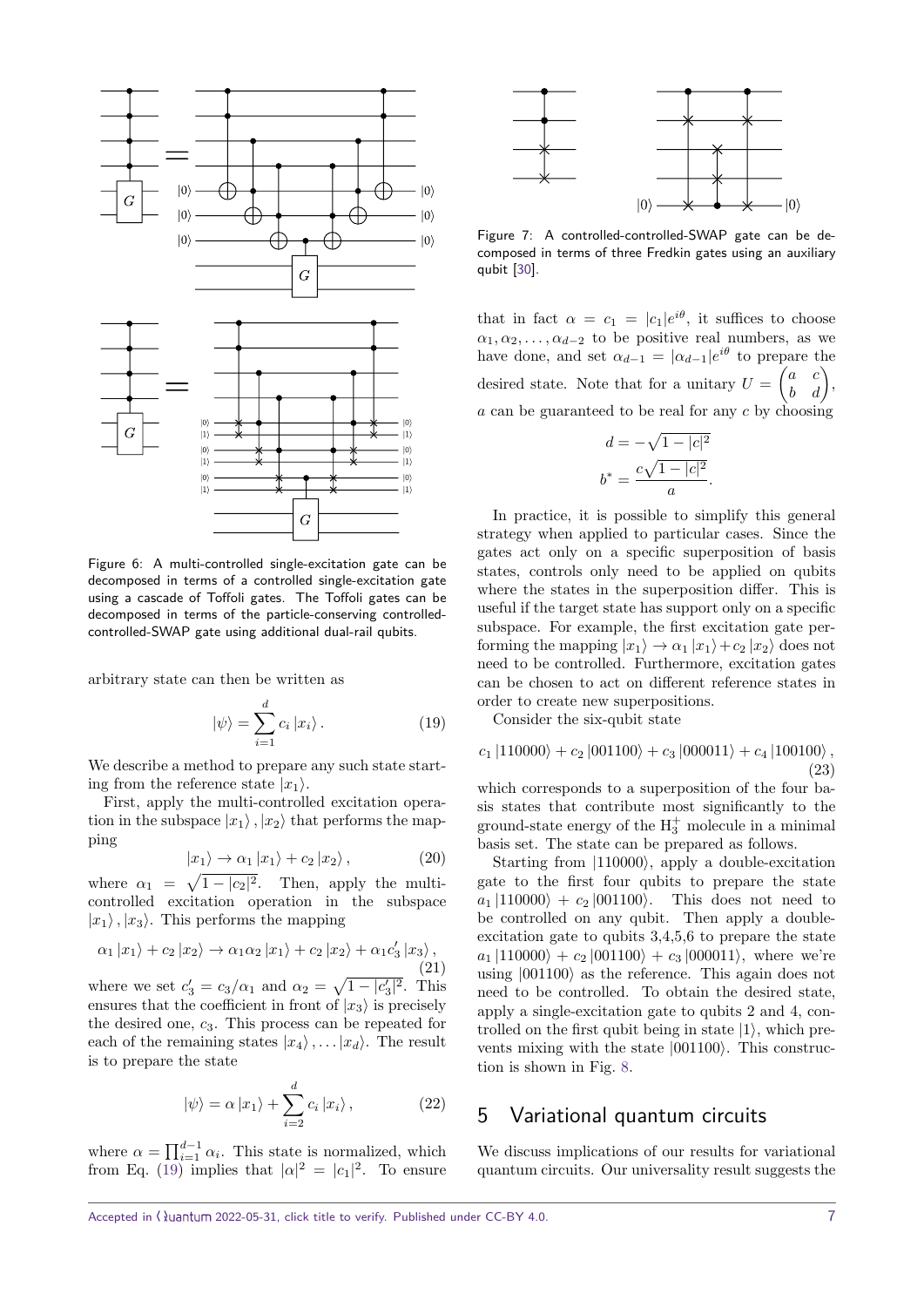<span id="page-7-0"></span>

Figure 8: A quantum circuit for preparing the state  $c_1 |110000\rangle + c_2 |001100\rangle + c_3 |000011\rangle + c_4 |101000\rangle$  for arbitrary values of the coefficients  $c_1, c_2, c_3, c_4$ . Doubleexcitation gates are applied to the first four qubits and then to the last four qubits. Finally, a controlled single-excitation gate is applied to qubits 2 and 4, controlled on the state of the first qubit.

use of controlled single-excitation gates as building blocks for variational quantum circuits. For example, the state preparation algorithm described above can be employed as a template where the rotation angles for each gate are free parameters of the model. In this context, multiple controls are not necessary; instead, by employing uncontrolled excitation gates it is possible to reach a larger subspace of states using fewer gates, but generally this makes it more challenging to prepare specific target states. In the example of Fig. [8,](#page-7-0) dropping the control on the last single excitation gate leads to a state with a non-zero coefficient on the additional basis state  $|011000\rangle$ . Examples of variational circuits designed using Givens rotations as building blocks are shown in Fig. [9.](#page-7-1) Below we describe two specific strategies for building quantum circuits for quantum chemistry applications, and derive analytical gradient formulas for Givens rotations.

#### 5.1 All singles and doubles

In the context of quantum computing, the unitary coupled-cluster singles and doubles (UCCSD) ansatz is often expressed in terms of fermionic operators, which are then mapped to complicated qubit gates. In similar spirit to the qubit-coupled-cluster approach of Ref. [\[27\]](#page-10-9), we can instead consider a circuit where single and double excitations are respectively implemented using Givens rotations  $G$  and  $G^{(2)}$ . A quantum circuit can then be defined consisting of all possible single and double excitation gates that act nontrivially on the reference state without flipping the spin of the excited particles. The resulting circuit is analogous to a Trotterized implementation of UCCSD to first level, but where all gates are Givens rotations. This is illustrated in Fig. [10.](#page-8-1)

<span id="page-7-1"></span>

Figure 9: Example circuit architectures constructed from Givens rotations as fundamental building blocks. Since these operations are particle-conserving, it is possible to compose them arbitrarily to create various types of particle-conserving circuits. Excitation gates without controls are used to access larger subspaces with fewer gates, whose parameters may then be optimized for specific purposes.

#### 5.2 Adaptive circuits

Adaptive strategies such as those presented in Refs. [\[23,](#page-10-5) [24\]](#page-10-6) can be implemented by selecting Givens rotations instead of fermionic excitations in the constructions. The main idea is that instead of designing circuits that work well for all molecules, we can instead build specific circuits that are custom-built for each molecule. Hence, what is general is the method for building custom circuits, not the circuits themselves.

A simple yet powerful strategy is to build a circuit consisting of all double and single excitation gates, randomly initialize all parameters, and compute the gradient for each gate. The final circuit is constructed by keeping only those gates such that the norm of their gradient exceeds a fixed threshold. This is shown in Fig. [10.](#page-8-1)

#### 5.3 Analytical gradients

We derive analytic gradient formulas for Givens rotations. If  $\tilde{H}$  is the generator of a unitary  $\tilde{U}(\theta) = e^{i\tilde{H}\theta}$ , then the generator of the unitary  $U(\theta) = \mathbb{1} \oplus \tilde{U}(\theta)$  is  $H = 0 \oplus H$ , where 0 denotes the zero operator. As shown in [\[35\]](#page-10-17), generators of this form can be decomposed as

$$
H = \frac{1}{2}(H_{+} + H_{-}),\tag{24}
$$

$$
H_{\pm} = (\pm 1) \oplus \tilde{H}.\tag{25}
$$

We can then write

$$
U(\theta) = e^{i\theta G_+/2} e^{i\theta G_-/2},\qquad(26)
$$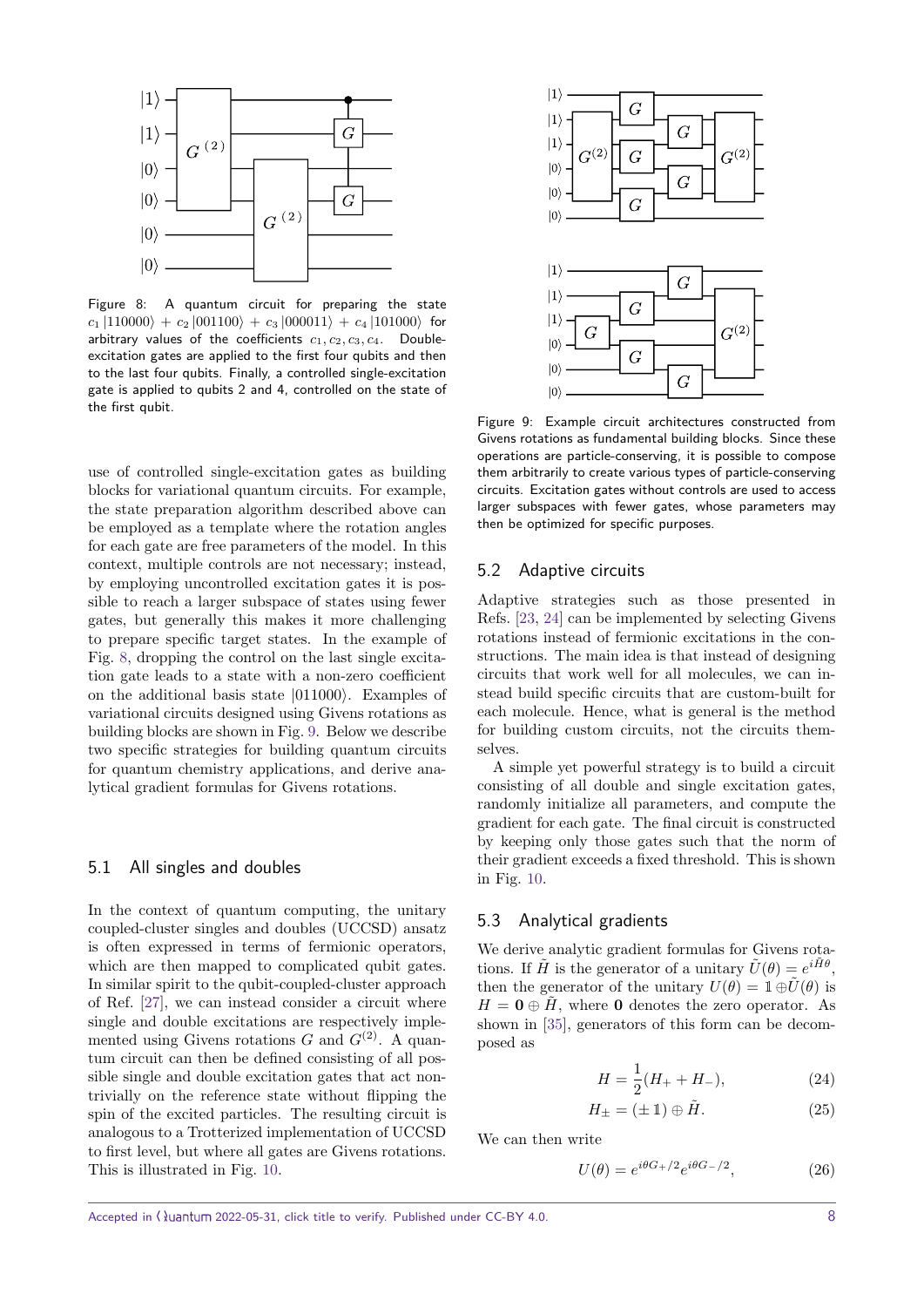<span id="page-8-1"></span>

Figure 10: Strategies for building quantum circuits for quantum chemistry. The first strategy consists of selecting all single and double excitation gates that do not flip the spin of the particles. In an adaptive strategy, after initializing gate parameters, we compute the gradient for each gate and keep only those that are above a given threshold.

and define the gates

$$
U_{\pm}(\theta) = e^{i\theta G_{\pm}}.\tag{27}
$$

The operators  $H_+$  satisfy

$$
H_{\pm}^2 = 1,\t(28)
$$

$$
[H_+, H_-] = 0. \t\t(29)
$$

As shown in [\[36\]](#page-10-18), any unitary  $U(\theta)$  with generator that is self-inverse satisfies the parameter-shift rule

$$
\frac{\partial C(\theta)}{\partial \theta} = \frac{C(\theta + s) - C(\theta - s)}{2\sin(s)},\tag{30}
$$

for any cost function that can be written as  $C(\theta)$  =  $\langle \psi | U^{\dagger}(\theta) K U(\theta) | \psi \rangle$ , where *K* is an observable.

This parameter-shift rule applies to the gates  $U_{+}(\theta)$ , which means that derivatives of  $U(\theta)$  can be obtained by writing  $U(\theta) = U_{+}(\theta/2)U_{-}(\theta/2)$  and computing derivatives of the gates  $U_{+}(\theta)$ . This technique can be employed for any Givens rotation whose generator  $\hat{H}$  is self-inverse. For example, in the case of the Givens rotation of Eq. [\(5\)](#page-2-3), we can write  $G(\theta) = G_{+}(\theta/2)G_{-}(\theta/2)$  where the unitaries

$$
G_{\pm}(\theta) = \begin{pmatrix} e^{\pm i\theta} & 0 & 0 & 0 \\ 0 & \cos\theta & -\sin\theta & 0 \\ 0 & \sin\theta & \cos\theta & 0 \\ 0 & 0 & 0 & e^{\pm i\theta} \end{pmatrix}, \quad (31)
$$

satisfy the parameter-shift rule.

## <span id="page-8-0"></span>6 Conclusion

We have shown that controlled single-excitation gates are universal for particle-conserving unitaries. These three-qubit gates are Givens rotations performing a transformation in a two-dimensional subspace of states  $|01\rangle$ ,  $|10\rangle$ , controlled on the state of a third qubit. The states  $|01\rangle$ ,  $|10\rangle$  can be interpreted as a dual-rail encoding of a single qubit, thus making controlled single-excitation gates analogous to controlled single-qubit gates. This provides a unified approach for combining techniques from quantum computing into a form that is directly applicable to quantum chemistry: instead of single-qubit gates and controlled two-qubit gates, we can focus on singleexcitation Givens rotations and controlled Givens rotations. This connection could potentially open avenues for more efficient compilation strategies that employ Givens rotations as the universal gate set while employing standard techniques applicable for general circuits.

The proof of universality relies on the ability to control excitation gates on multiple qubits. This leads to decompositions employing auxiliary qubits and controlled single-excitation gates. These constructions are helpful proof techniques, but may not be the optimal approaches to compiling circuits. Instead, quantum circuits can be designed using Givens rotations directly. The fact that controlled Givens rotations are universal and can be freely composed, while satisfying the main symmetries of fermionic systems, allows for a versatile approach to quantum algorithm design. For example, Givens rotations can also be used to directly enforce spin conservation by coupling only spin-orbitals with equal spin projection. More generally, they can be composed to perform arbitrary transformations on any desired subspace of the fixedparticle-number manifold. For all such circuits, we can obtain analytical gradient rules that can be used to optimize circuits when desired. Overall, our results indicate that Givens rotations are better abstractions than fermionic excitation gates.

For quantum chemistry applications, it is likely that custom algorithms will be needed to tackle specific problems and molecules. Instead of preparing a menu of quantum circuits and algorithms for each instance, we aim to provide scientists with a set of universal ingredients that can be employed to craft tailored solutions. Our results serve as a unifying framework for quantum computational chemistry where every algorithm is a unique recipe built from the same universal ingredients: Givens rotations.

# A Decompositions of excitation operators

While controlled single excitation operators comprise a universal gate set, hardware constraints often re-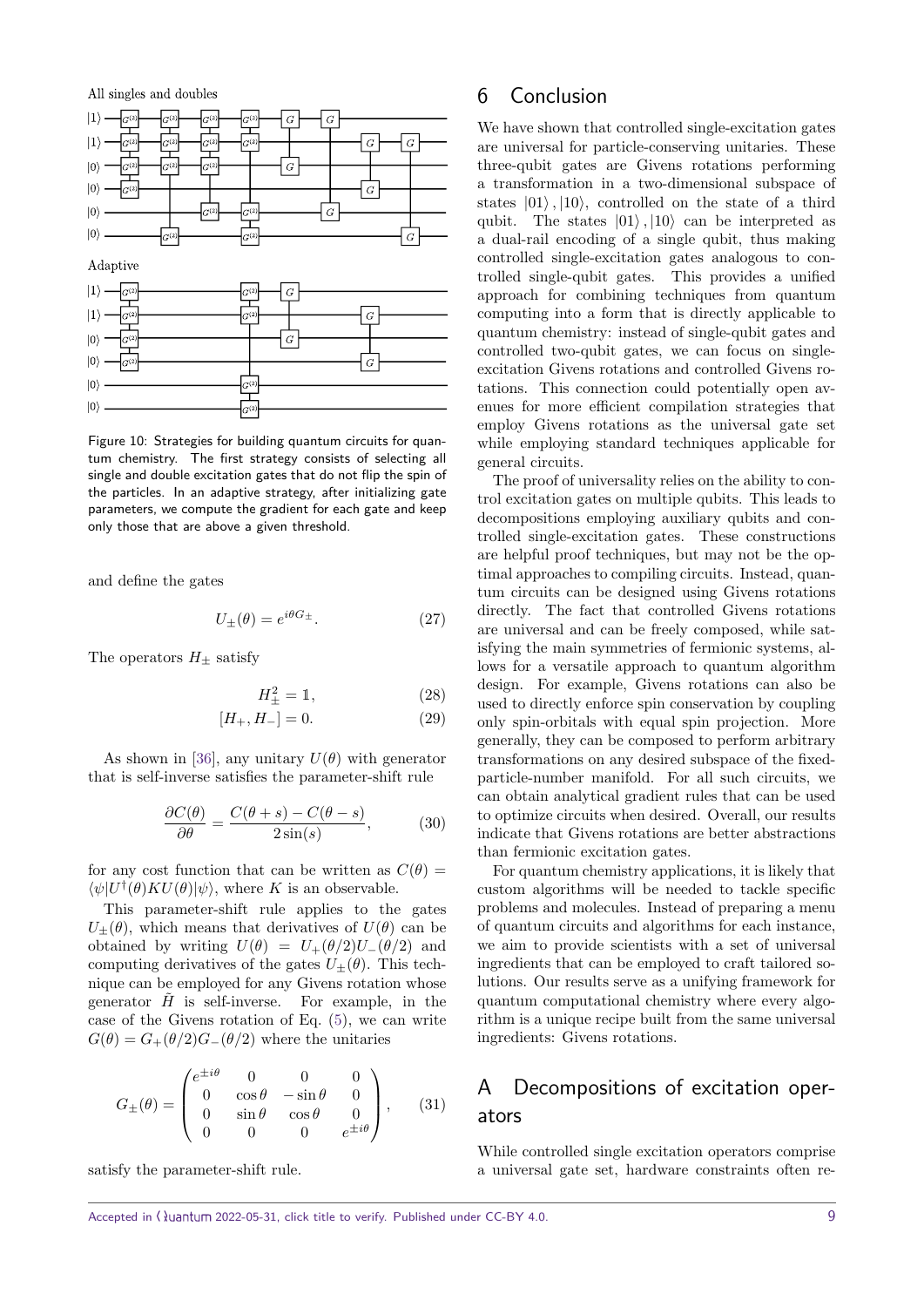<span id="page-9-18"></span>

Figure 11: Decomposition of a double excitation gate into single-qubit rotations and CNOTs. All gates denoted by  $\pm\frac{\theta}{8}$  are Pauli *Y* rotations. Adapted from [\[20\]](#page-10-2).

<span id="page-9-17"></span>

Figure 12: Decomposition of a single excitation gate into single-qubit rotations and CNOTs. The gates denoted by  $\pm \frac{\theta}{2}$  are Pauli  $Y$  rotations. The middle four gates constitute a controlled *Y* rotation.

quire a decomposition of these operators over the gate set of single-qubit rotations and CNOTs. Fig. [12](#page-9-17) presents such a decomposition for a single-excitation gate. It is straightforward to extend this to a controlled version by applying a control to each individual gate. This would produce Toffolis and controlled-*Y* rotations, both of which can be further decomposed over the gate set. Fig. [11](#page-9-18) presents a decomposition for the four-qubit double-excitation gate. This decomposition was adapted from that of Ref. [\[20\]](#page-10-2).

## References

- <span id="page-9-0"></span>[1] Sam McArdle, Suguru Endo, Alan Aspuru-Guzik, Simon C Benjamin, and Xiao Yuan. "Quantum computational chemistry". [Reviews](https://dx.doi.org/10.1103/RevModPhys.92.015003) [of Modern Physics](https://dx.doi.org/10.1103/RevModPhys.92.015003) **92**, 015003 (2020).
- <span id="page-9-1"></span>[2] Yudong Cao, Jonathan Romero, Jonathan P Olson, Matthias Degroote, Peter D Johnson, Mária Kieferová, Ian D Kivlichan, Tim Menke, Borja Peropadre, Nicolas PD Sawaya, et al. "Quantum chemistry in the age of quantum computing". [Chemical Reviews](https://dx.doi.org/10.1021/acs.chemrev.8b00803) **119**, 10856–10915 (2019).
- <span id="page-9-2"></span>[3] Markus Reiher, Nathan Wiebe, Krysta M Svore, Dave Wecker, and Matthias Troyer. "Elucidating reaction mechanisms on quantum computers". [Proceedings of the National Academy of](https://dx.doi.org/10.1073/pnas.1619152114) Sciences **114**[, 7555–7560](https://dx.doi.org/10.1073/pnas.1619152114) (2017).
- <span id="page-9-3"></span>[4] Alberto Peruzzo, Jarrod McClean, Peter Shadbolt, Man-Hong Yung, Xiao-Qi Zhou, Peter J Love, Alán Aspuru-Guzik, and Jeremy L O'Brien. "A variational eigenvalue solver on a photonic quantum processor". [Nature Commu](https://dx.doi.org/10.1038/ncomms5213)[nications](https://dx.doi.org/10.1038/ncomms5213) **5**, 1–7 (2014).
- <span id="page-9-4"></span>[5] Peter JJ O'Malley, Ryan Babbush, Ian D Kivlichan, Jonathan Romero, Jarrod R McClean, Rami Barends, Julian Kelly, Pedram Roushan, Andrew Tranter, Nan Ding, et al. "Scal-

able quantum simulation of molecular energies". [Physical Review X](https://dx.doi.org/10.1103/PhysRevX.6.031007) **6**, 031007 (2016).

- <span id="page-9-5"></span>[6] Jarrod R McClean, Mollie E Kimchi-Schwartz, Jonathan Carter, and Wibe A De Jong. "Hybrid quantum-classical hierarchy for mitigation of decoherence and determination of excited states". [Physical Review A](https://dx.doi.org/10.1103/PhysRevA.95.042308) **95**, 042308 (2017).
- <span id="page-9-6"></span>[7] Ilya G Ryabinkin, Scott N Genin, and Artur F Izmaylov. "Constrained variational quantum eigensolver: Quantum computer search engine in the fock space". [Journal of Chemical Theory and](https://dx.doi.org/doi.org/10.1021/acs.jctc.8b00943) [Computation](https://dx.doi.org/doi.org/10.1021/acs.jctc.8b00943) **15**, 249–255 (2018).
- <span id="page-9-7"></span>[8] Kosuke Mitarai, Yuya O Nakagawa, and Wataru Mizukami. "Theory of analytical energy derivatives for the variational quantum eigensolver". [Physical Review Research](https://dx.doi.org/10.1103/PhysRevResearch.2.013129) **2**, 013129 (2020).
- <span id="page-9-8"></span>[9] Yohei Ibe, Yuya O. Nakagawa, Nathan Earnest, Takahiro Yamamoto, Kosuke Mitarai, Qi Gao, and Takao Kobayashi. "Calculating transition amplitudes by variational quantum deflation". [Phys. Rev. Research](https://dx.doi.org/10.1103/PhysRevResearch.4.013173) **4**, 013173 (2022).
- <span id="page-9-9"></span>[10] P Jordan and E Wigner. "Über das paulische ¨aquivalenzverbot". [Zeitschrift f¨ur Physik](https://dx.doi.org/10.1007/978-3-662-02781-3_9) **47**, [631–651](https://dx.doi.org/10.1007/978-3-662-02781-3_9) (1928).
- <span id="page-9-10"></span>[11] Seth Lloyd. "Almost any quantum logic gate is universal". [Physical Review Letters](https://dx.doi.org/10.1103/PhysRevLett.75.346) **75**, [346](https://dx.doi.org/10.1103/PhysRevLett.75.346) (1995).
- <span id="page-9-11"></span>[12] David P DiVincenzo. "Two-bit gates are universal for quantum computation". [Physical Review](https://dx.doi.org/10.1103/PhysRevA.51.1015) A **51**[, 1015](https://dx.doi.org/10.1103/PhysRevA.51.1015) (1995).
- <span id="page-9-12"></span>[13] Michael A Nielsen, Isaac L Chuang, Isaac L Chuang, et al. "Quantum computation and quantum information". [Cambridge University](https://dx.doi.org/10.1017/CBO9780511976667) [Press.](https://dx.doi.org/10.1017/CBO9780511976667) (2000).
- <span id="page-9-13"></span>[14] Michał Oszmaniec and Zoltán Zimborás. "Universal extensions of restricted classes of quantum operations". [Physical Review Letters](https://dx.doi.org/10.1103/PhysRevLett.119.220502) **119**, [220502](https://dx.doi.org/10.1103/PhysRevLett.119.220502) (2017).
- <span id="page-9-14"></span>[15] Nicholas J Ward, Ivan Kassal, and Alán Aspuru-Guzik. "Preparation of many-body states for quantum simulation". [The Journal of Chemical](https://dx.doi.org/10.1063/1.3115177) Physics **130**[, 194105](https://dx.doi.org/10.1063/1.3115177) (2009).
- <span id="page-9-15"></span>[16] Hefeng Wang, S Ashhab, and Franco Nori. "Efficient quantum algorithm for preparing molecular-system-like states on a quantum computer". [Physical Review A](https://dx.doi.org/10.1103/PhysRevA.79.042335) **79**, 042335 (2009).
- <span id="page-9-16"></span>[17] Zhang Jiang, Kevin J Sung, Kostyantyn Kechedzhi, Vadim N Smelyanskiy, and Sergio